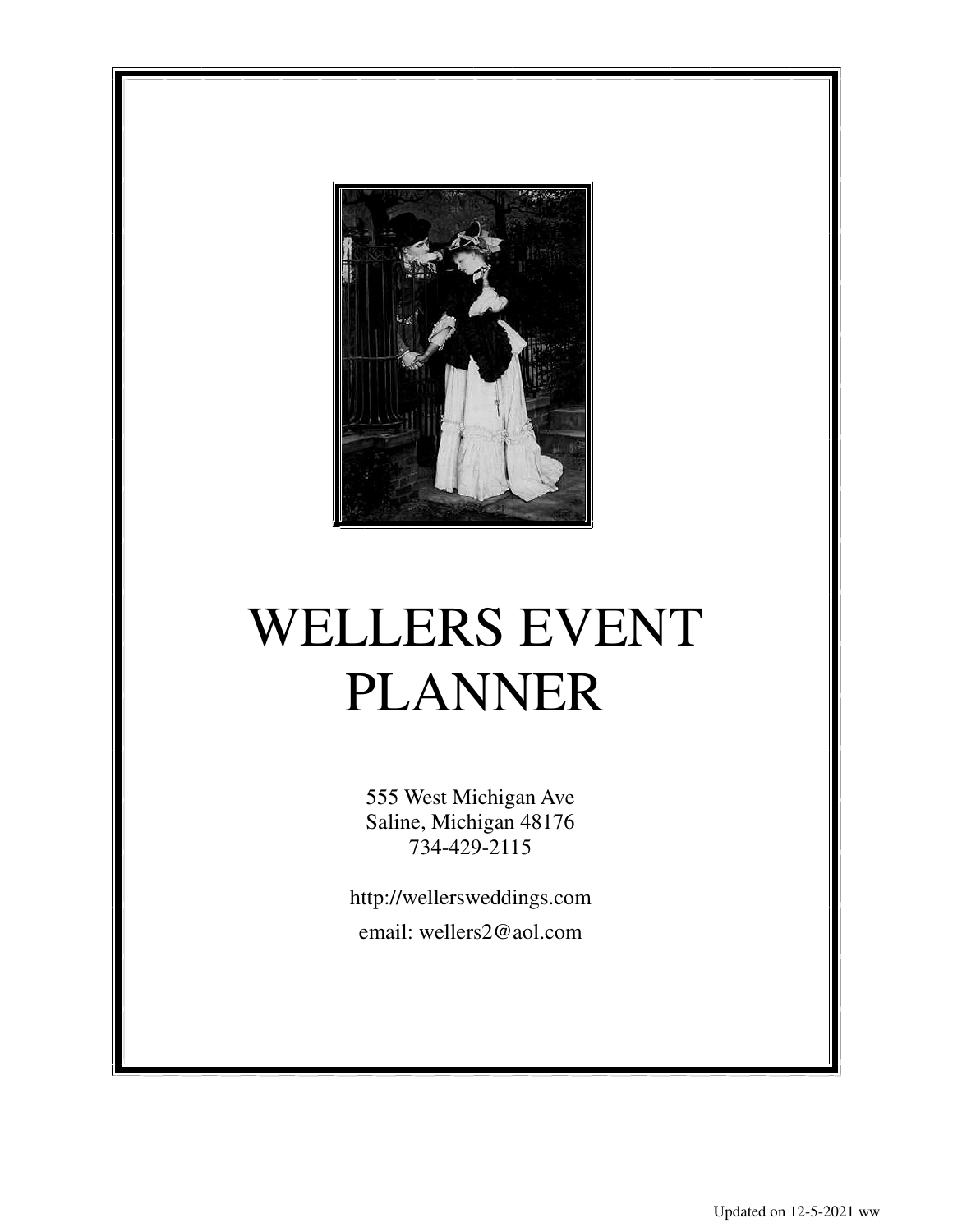# **PLANNING YOUR WEDDING**

# **TWO PLANNING MEETINGS with Wellers**

# **90-Day Planning Meeting**

We will send you an email with possible dates and times for this meeting:

- 1. Please complete the 90-day Planning Worksheet our event planner.
- 2. At the end of this meeting we give you a printout with everything you wanted/ordered.
- 3. You will be given your first Invoice at the close of the meeting.
- 4. Pay one-half of this invoice with a personal check, cashier's checks or cash.

# **Final Meeting**

The final meeting is scheduled at the close of your 90-day meeting:

- 1. It is 10-14 days prior to your wedding.
- 2. We will review your entire event with you.
- 3. You will need to submit your final seating diagram.
- 4. Pay final invoice: personal check.
- 5. Pay bartenders: personal check(s).

# **TWO CONTACT PEOPLE FROM YOUR EVENT**

Some events hire a wedding coordinator. If you want to forego that expense you can recruit two people for contacts for Wellers and for the Bartenders. It is a good idea to have your main contact come to the Final Planning meeting. We schedule this meeting to occur 10-14 days prior to your event. They will get a print out from Wellers that has all of your options on it. You should also give them a copy of your Vendor Contacts.

# **MAIN CONTACT PERSON**

| M<br>211 | _______ | _____ |
|----------|---------|-------|
|          |         |       |

At Table # \_\_\_\_\_\_\_\_\_ Give them: Vendor Contact List \_\_\_\_ Final Worksheet \_\_\_\_\_

- Give Main Contact a copy of your 90-day Final Worksheet and a copy of your Vendor Contact List (included in this package).
- Pick someone not in wedding party; typically no moms or dads.
- The most common person is an Aunt.
- The main contact person: this is the person we would go to if something comes up.

# **BAR CONTACT PERSON:**

Bar Contact Person \_\_\_\_\_\_\_\_\_\_\_\_\_\_\_\_\_\_\_\_\_\_\_\_\_\_\_\_\_\_\_\_\_\_\_\_\_\_\_\_\_\_ Cell\_\_\_\_\_\_\_\_\_\_\_\_\_\_\_\_\_\_\_

Sitting at Table # \_\_\_\_\_\_\_\_\_ Cell Phone # \_\_\_\_\_\_\_\_\_\_\_\_\_\_\_\_\_\_\_\_\_\_

- Typically the father of either bride or groom.
- The Bar Contact person should introduce him or herself to the bartenders.
- The bartenders will let them know if you are running out of anything, give them tip at end of night if no tip jar etc.
- If there is a problem with anyone at the bar they will let the Bar Contact know.
- Bar contact typically takes the leftover alcohol at the end of the night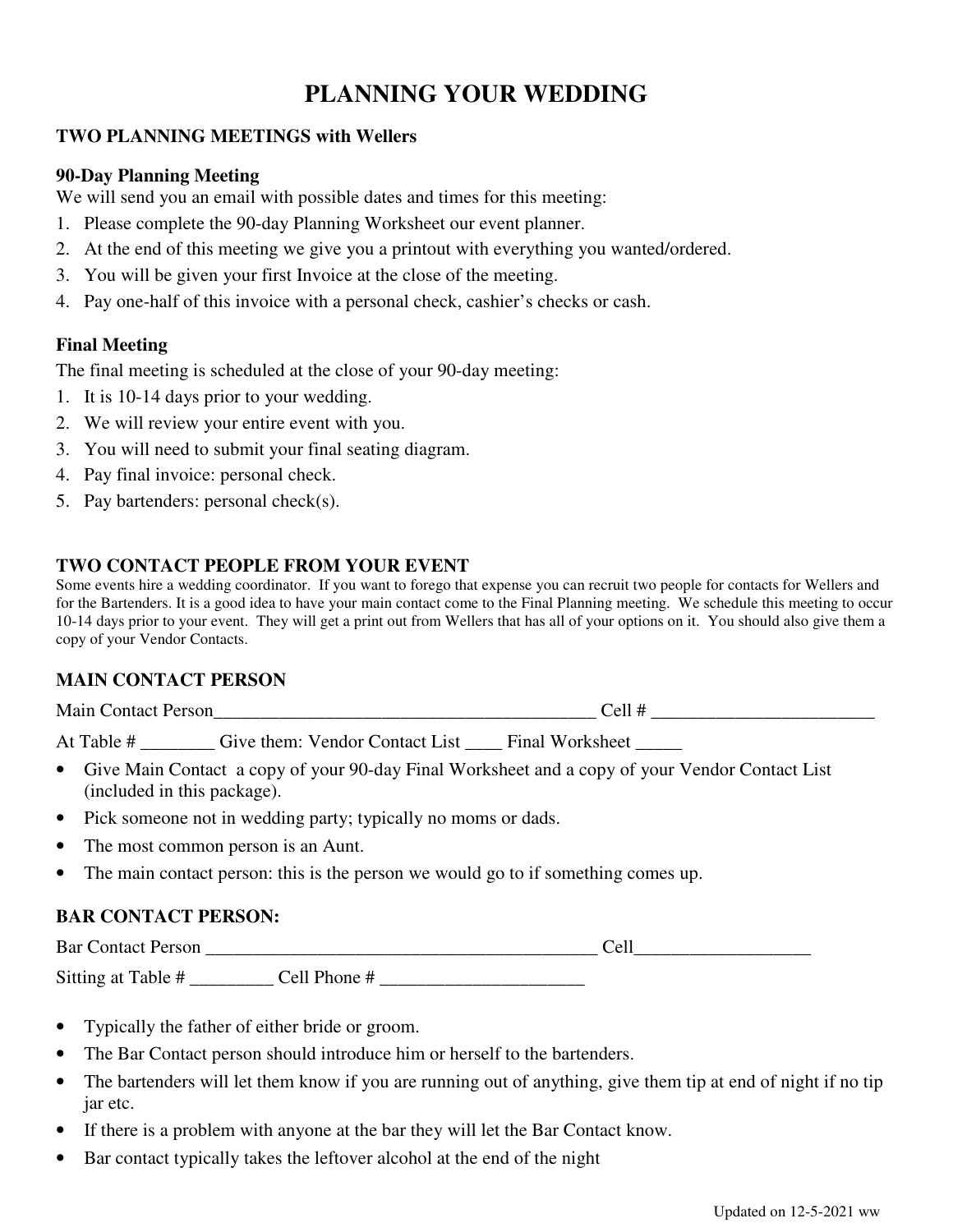# **90- DAY PLANNING WORKSHEET**

Fill out and bring to your 90-day planning meeting. You will be required to pay 1/2 of your estimated invoice at this time.

### **TIME LINE**

- *Insert your start time in the blanks.*
- \_\_\_\_ Hospitality House Rental *4 hrs*
- \_\_\_\_ Add Hours at Hospitality House \_\_\_\_ Pictures Bridal Party *at house*
- Pictures Groom & Groomsmen
- \_\_\_\_ Opens for decorating *3hrs b4*
- \_\_\_\_ Ceremony at Wellers *30 min*
- \_\_\_\_ Ceremony Away from Wellers
- \_\_\_\_ Bar Opens 6 *hrs start to close*
- \_\_\_\_ Hors D'oeuvres *(Bar open time)*
- \_\_\_\_ Seat guests for Dinner *20 min*
- \_\_\_\_ Rolls & Salad at Tables *20 min*
- \_\_\_\_ B&G Grand Entrance *10 min*
- \_\_\_\_ Toasts *3-10 min*
- \_\_\_\_ Prayer *3-5 min*
- \_\_\_\_ Buffet Dinner Starts *45 min- 1 hr*
- \_\_\_\_ Cake Cutting Time
- \_\_\_\_ Bridal Dance *10 min*
- \_\_\_\_ Band/DJ Start
- Snacks Served
- \_\_\_\_ Bar Closing Time *6 hrs after open*
- \_\_\_\_ *Remove decorations 45 min*

#### **CEREMONY INFORMATION**

- \_\_\_\_ Ceremony at Wellers
- \_\_\_\_ Ceremony at other location
- \_\_\_\_ Round Unity Table
- DJ supplying music  $\&$  mics
- \_\_\_\_ Reading Stand \$25
- \_\_\_\_Podium/Microphone \$100
- \_\_\_\_ Decoration Pergola

### **HORS D'OEUVRES**

\_\_\_\_\_\_\_\_\_\_\_\_\_\_\_\_\_\_\_\_\_\_\_\_ \$\_\_\_\_\_ \_\_\_\_\_\_\_\_\_\_\_\_\_\_\_\_\_\_\_\_\_\_\_\_ \$\_\_\_\_\_  $\sim$  \$

# **MENU NAME \_\_\_\_\_\_\_\_\_\_\_\_\_\_\_\_\_\_**

- # Gluten Free Meals
- *We will need names and table they* are *seated at at your final meeting.*

# **ALCOHOL PURCHASE**

# **A&L Wine Castle: Maher: 734-665-9463**

- Bar Contact
- $Cell \#$ \_\_\_\_ CH Outdoor Bar Set Up \$175 *If having outdoor bar will need minimum 3 bartenders.*
- \_\_\_\_ # Kegs\_\_\_\_ *(Carriage House only)*
- \_\_\_\_ # Kegs at Outdoor Bar (CH only)
- \_\_\_\_ # cs bottled beer \_\_\_\_(*RR room)*
- **EXECU & White wine at bar**
- \_\_\_\_ Tip jar allowed at bar?

#### **TOAST OPTIONS:**

- \_\_\_\_ One bottle champagne at each table
- \_\_\_\_ Guests Toast with regular drinks
- \_\_\_\_ Champagne at head table only

\_\_\_\_ Champagne glasses (*.50 each)*

\_\_\_\_ How many people presenting a toast?

(Allow 5 minutes per toast)

#### **DESSERT OPTIONS (See Menu)**

- \_\_\_\_\_Wedding Cake
- \_\_\_\_\_Bringing in Cupcakes
- \_\_\_\_ Outside vendor desserts \$100
- \_\_\_\_\_Wellers Fancy Dessert table
- \_\_\_\_\_Wellers Dessert bars
- \_\_\_\_\_Wellers Cupcake display service
- \_\_\_\_\_Wellers Mulled Cider & Donuts

#### **WEDDING CAKE** Cutting Options

- \_\_\_\_ Client cuts & brings in set ups \$0
- \_\_\_\_ Clientcuts & rents china plate .75 pp
- \_\_\_\_ Wellers cuts & serves cake \$2.25 PP  *(Includes plates, forks & napkins)*

#### **LATE NIGHT SNACKS**

- \_\_\_\_ Pizza
- \_\_\_\_ Warm Bavarian Pretzels
- \_\_\_\_ Cider & Warm Donuts (Fall only)
- Serve at (no later than 10:30 pm)

Other details not mentioned above:

#### **BANQUET ROOM SET UP**

- \_\_\_\_ Anticipated # Guests
- $\frac{1}{\sqrt{1-\frac{1}{\sqrt{1-\frac{1}{\sqrt{1-\frac{1}{\sqrt{1-\frac{1}{\sqrt{1-\frac{1}{\sqrt{1-\frac{1}{\sqrt{1-\frac{1}{\sqrt{1-\frac{1}{\sqrt{1-\frac{1}{\sqrt{1-\frac{1}{\sqrt{1-\frac{1}{\sqrt{1-\frac{1}{\sqrt{1-\frac{1}{\sqrt{1-\frac{1}{\sqrt{1-\frac{1}{\sqrt{1-\frac{1}{\sqrt{1-\frac{1}{\sqrt{1-\frac{1}{\sqrt{1-\frac{1}{\sqrt{1-\frac{1}{\sqrt{1-\frac{1}{\sqrt{1-\frac{1}{\sqrt{1-\frac{1}{\sqrt{1-\frac{1$
- \_\_\_\_ # Highchairs \_\_\_\_# Booster Seats
- \_\_\_\_ Bringing in table runners?
- $\frac{1}{\sqrt{2\pi}}$  Napkin color  $\frac{1}{\sqrt{2\pi}}$
- \_\_\_\_ Outside linens? Time \_\_\_\_

#### **RENTAL ITEMS**

- \_\_\_\_Bringing in own candles/holders
- \_\_\_\_Wellers Black farm lanterns \$5 ea
- \_\_\_\_Wellers Floor Easel \$25
- \_\_\_\_Wellers Table Easel \$5
- *Placecard table, gift table, table numbers and envelope mailbox are provided*

#### **DANCE PAVILION/GAZEBO**

- \_\_\_\_# Round tables w/6 chairs \$25ea
- \_\_\_\_ # High-top bar tables with linen
- Skirted DJ table \$25
- Other skirted tables \$25 each

### **YOUR VENDORS**

Name & cell of your main contact:

| Will your paid planner attend planning |  |
|----------------------------------------|--|
| meetings with Wellers? Yes No          |  |
| Who is setting up?                     |  |

\_\_\_\_\_\_\_\_\_\_\_\_\_\_\_\_\_\_\_\_\_\_\_\_\_\_\_\_\_\_\_

Point person for ceremony & rehearsal? \_\_\_\_\_\_\_\_\_\_\_\_\_\_\_\_\_\_\_\_\_\_\_\_\_\_\_\_\_\_\_

 $\_$ 

Florist: \_\_\_\_\_\_\_\_\_\_\_\_\_\_\_\_\_\_\_\_\_\_\_\_\_

Photographer: \_\_\_\_\_\_\_\_\_\_\_\_\_\_\_\_\_\_\_

Ceremony Music - DJ/Band:

Baker: Hotel: \_\_\_\_\_\_\_\_\_\_\_\_\_\_\_\_\_\_\_\_\_\_\_\_\_\_ Shuttle Service\_\_\_\_\_\_\_\_\_\_\_\_\_\_\_\_\_\_\_ What is size of shuttle bus? \_\_\_\_\_\_\_\_\_ How many guests on shuttle \_\_\_\_\_\_\_\_ Who takes gifts? \_\_\_\_\_\_\_\_\_\_\_\_\_\_\_\_\_ Who takes envelopes? \_\_\_\_\_\_\_\_\_\_\_\_\_ Who is checking room at end of night for things left behind: # of Vendors requiring a meal \_\_\_\_\_\_\_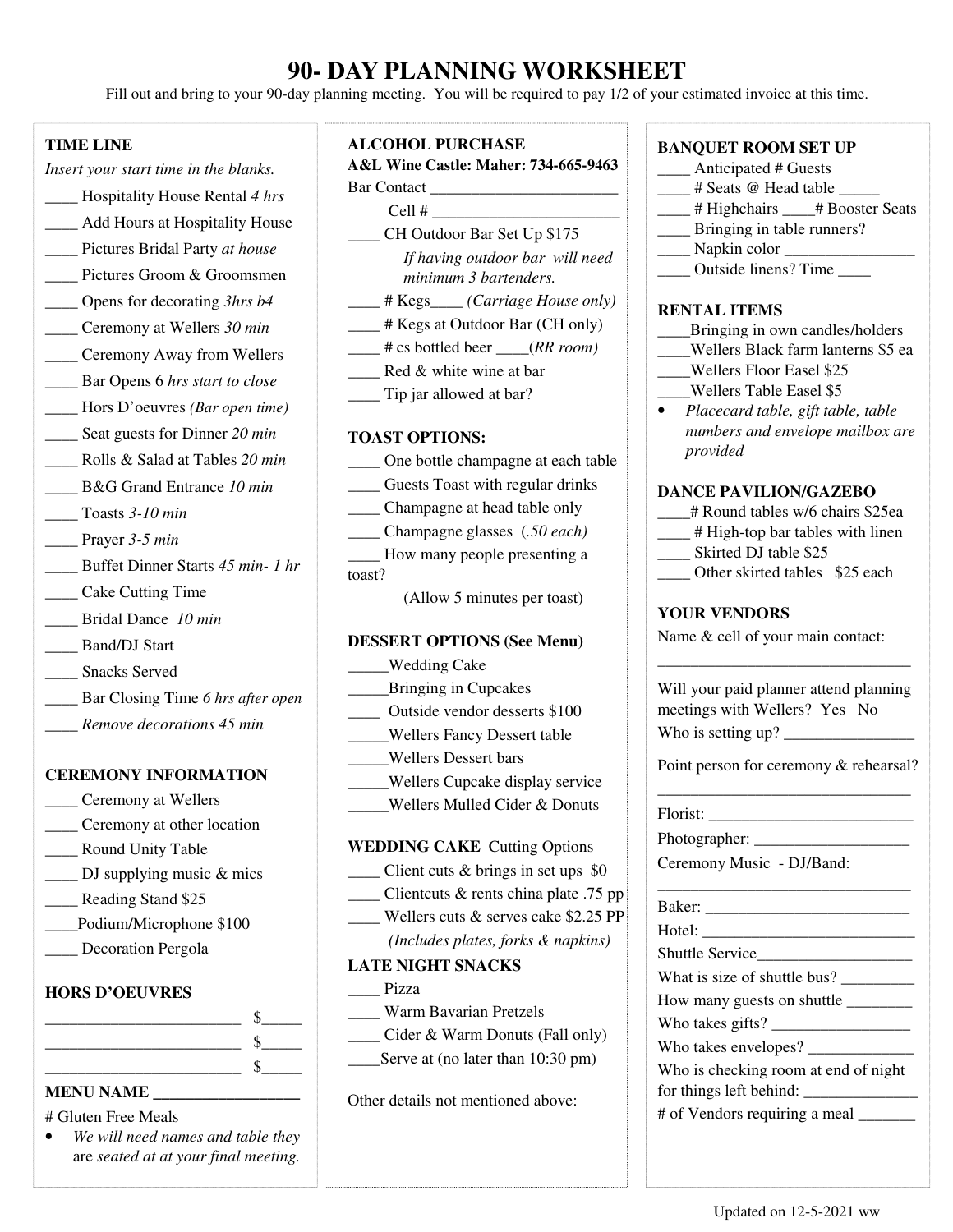# **EXPANDED TIME LINE Give copies to your DJ, Photographer & Main Contact**

| <b>HOSPITALITY HOUSE</b> or Hotel (HH Rental begins 4 hrs prior to your ceremony time)                      |
|-------------------------------------------------------------------------------------------------------------|
| Room Open for Deliveries of Flowers, Cake, DJ                                                               |
| Pictures before ceremony: Allow at least 15 minutes First Look? ________________                            |
| <b>SHUTTLE PICK-UP at Hotel</b>                                                                             |
| <b>CEREMONY</b> Allow at least 30 minutes for ceremony                                                      |
| Pictures after Ceremony: Allow at least 30 minutes during cocktails and hors d'oeuvre service               |
| <b>BAR OPENS</b> 1/2 hour after ceremony start time.                                                        |
|                                                                                                             |
| Hors D'oeuvres: Passed (indoors & outdoors) when Bar Opens. Allow at least 30 minutes                       |
| Bustling wedding dress? Allow 15 minutes Who is helping? ________________________                           |
| <b>SEAT GUESTS</b> Wellers rings dinner bell to seat guests – Warm rolls & salads on tables                 |
| <b>GRAND ENTRANCE</b> 20 minutes after Seat Guests time. DJ makes announcement for them to enter            |
| Toasts and Blessing before dinner buffet: Allow 15 minutes                                                  |
| <b>DINNER</b> Bride & Groom escorted to Buffet Table; Then we release two tables at a time to the buffet    |
| Bride & Groom do a Walk to thank guests after dinner                                                        |
| Cake Cutting $-3$ options for cake cutting:                                                                 |
| Wellers cuts and serves – includes china and flatware \$2.25 per person<br>$\bullet$                        |
| Event person cuts and rents Wellers china plates \$.75 per person<br>$\bullet$                              |
| Event person cuts and brings in plastic ware and napkins \$0<br>٠                                           |
| First Dances: DJ makes announcement "Please join us for the couple's first dance"                           |
| $\bullet$                                                                                                   |
|                                                                                                             |
| <b>BAR CLOSES</b> six hours after bar opens                                                                 |
| Last call will be given 15 minutes prior to bar closing time<br>$\bullet$                                   |
| Band must stop at this time; You have 1 hour to vacate building<br>$\bullet$                                |
| Liquor boxed up and placed in your designated car<br>$\bullet$                                              |
| Gifts & decorations broken down and packed up and placed in designated car<br>٠                             |
| Property gate locked one hour after close of bar. Cars left on property can be access next day<br>$\bullet$ |
| by 8 am                                                                                                     |
| <b>ROOM CLOSES</b> 45 minutes to one hour after bar closes                                                  |
| <b>SHUTTLE PICK UP</b> 45 minutes to one hour after bar closes                                              |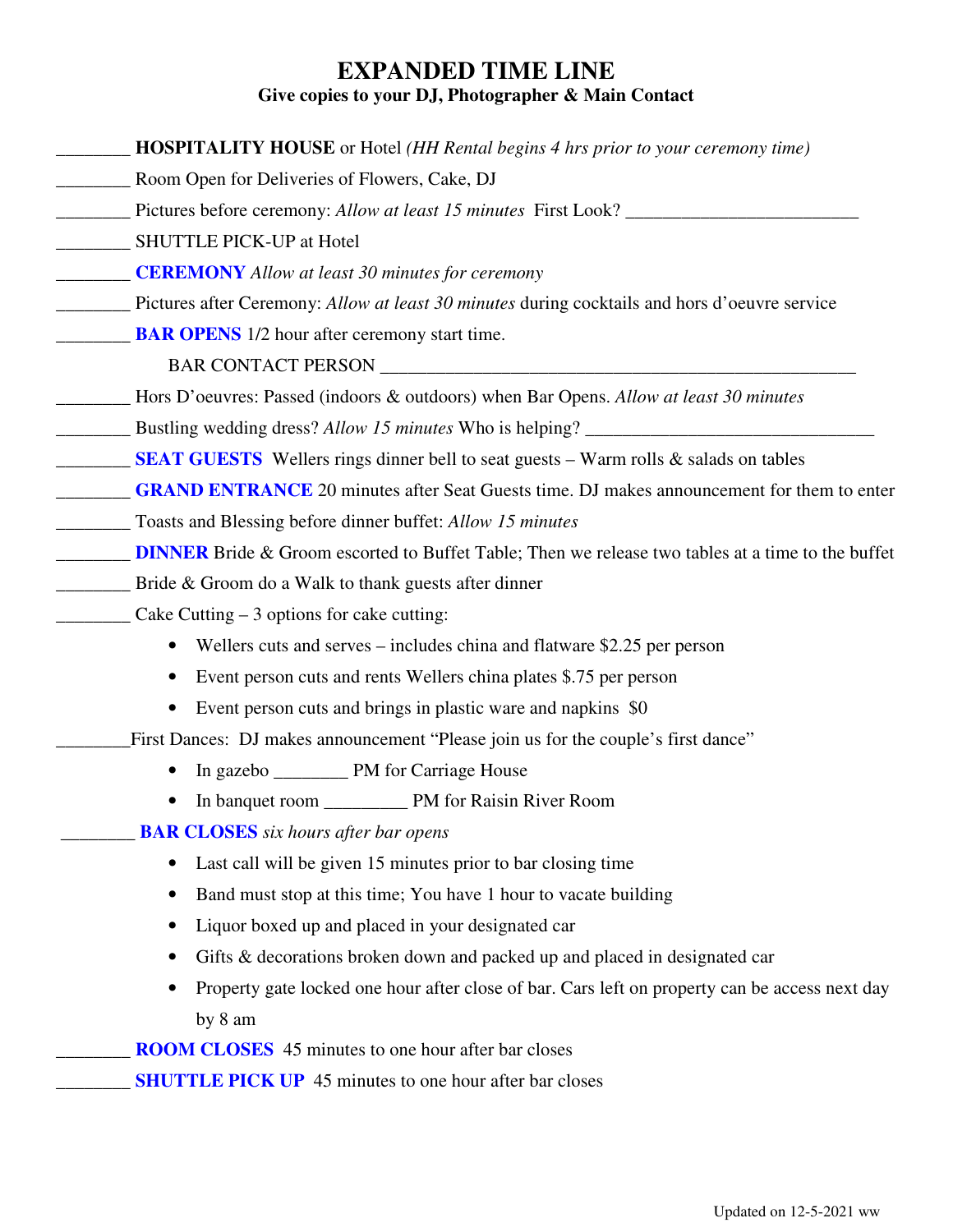# **VENDOR CONTACTS**

# **VENUE**

|                 | Company Wellers Inc. |
|-----------------|----------------------|
| <b>Contact:</b> | <b>Wendy Weller</b>  |
| Phone           | 734-429-2115         |
| Email           | wellers2@aol.com     |

### **CLIENT**

| Name       |  |
|------------|--|
| Contact    |  |
| Email      |  |
| Cell Phone |  |

#### **CEREMONY LOCATION**

| Company $\overline{\phantom{a}}$ |  |
|----------------------------------|--|
| Contact                          |  |
| Address                          |  |
| Cell Phone                       |  |

# **FLORIST**

| Company    | Com    |
|------------|--------|
| Contact    | Cont   |
| Address    | Addr   |
| Cell Phone | Cell 1 |

#### **PHOTOGRAPHER**

| Contact    |  |
|------------|--|
| Address    |  |
| Cell Phone |  |

#### **VIDEOGRAPHER**

| Company $\_\$ |  |
|---------------|--|
| Contact       |  |
| Address       |  |
| Cell Phone    |  |

# **OTHER:**

| Company    |  |
|------------|--|
| Contact    |  |
| Address    |  |
| Cell Phone |  |

# **OTHER:**

| Company $\overline{\phantom{a}}$ |  |
|----------------------------------|--|
| Contact                          |  |
| Address                          |  |
| Cell Phone                       |  |

### **ALCOHOL PURCHASE**

|                       | Company A&L Wine Castle |  |
|-----------------------|-------------------------|--|
| <b>Contact: Maher</b> |                         |  |
| Address               | 2424 West Stadium A2    |  |
| Phone                 | 734-665-9463            |  |

#### **MAIN CONTACT PERSON**

| Name       |  |
|------------|--|
| Contact    |  |
| Email      |  |
| Cell Phone |  |

# **CEREMONY MUSIC**

| Company $\overline{\phantom{a}}$ |  |  |
|----------------------------------|--|--|
| Contact                          |  |  |
| Address                          |  |  |
| Cell Phone                       |  |  |
|                                  |  |  |

# **DRESSES**

| Company    |  |
|------------|--|
| Contact    |  |
| Address    |  |
| Cell Phone |  |
|            |  |

# **TUXEDOS**

| Company    |  |
|------------|--|
| Contact    |  |
| Address    |  |
| Cell Phone |  |

#### **DJ or BAND**

| Company    |  |
|------------|--|
| Contact    |  |
| Address    |  |
| Cell Phone |  |
|            |  |

# **SET UP PERSON**

| Company $\overline{\phantom{a}}$ |  |
|----------------------------------|--|
| Contact                          |  |
| Address                          |  |
| Cell Phone                       |  |

### **OTHER:**

| Company    |  |
|------------|--|
| Contact    |  |
| Address    |  |
| Cell Phone |  |

#### **HOSPITALITY HOUSE**

|       | <b>Name</b> Wellers Hospitality House |
|-------|---------------------------------------|
|       | Contact 734-904-4760                  |
|       | Address 113 W. McKay St., Saline,     |
| MI    |                                       |
| Email | wellers2@aol.com                      |

#### **BAR CONTACT PERSON**

| Name       |  |
|------------|--|
| Contact    |  |
| Email      |  |
| Cell Phone |  |

#### **HOTE**L

| Name       |  |
|------------|--|
| Contact    |  |
| Email      |  |
| Cell Phone |  |

# **HAIR**

| Name       |  |
|------------|--|
| Contact    |  |
| Email      |  |
| Cell Phone |  |

### **MAKE UP**

| Name       |  |
|------------|--|
| Contact    |  |
| Email      |  |
| Cell Phone |  |

#### **BAKER**

| Name       |  |
|------------|--|
| Contact    |  |
| Email      |  |
| Cell Phone |  |

#### **TRANSPORTATION**

| Name       |  |
|------------|--|
| Contact    |  |
| Email      |  |
| Cell Phone |  |

#### **OTHER:**

| Company $\overline{\phantom{a}}$ |  |
|----------------------------------|--|
| Contact                          |  |
| Address                          |  |
| Cell Phone                       |  |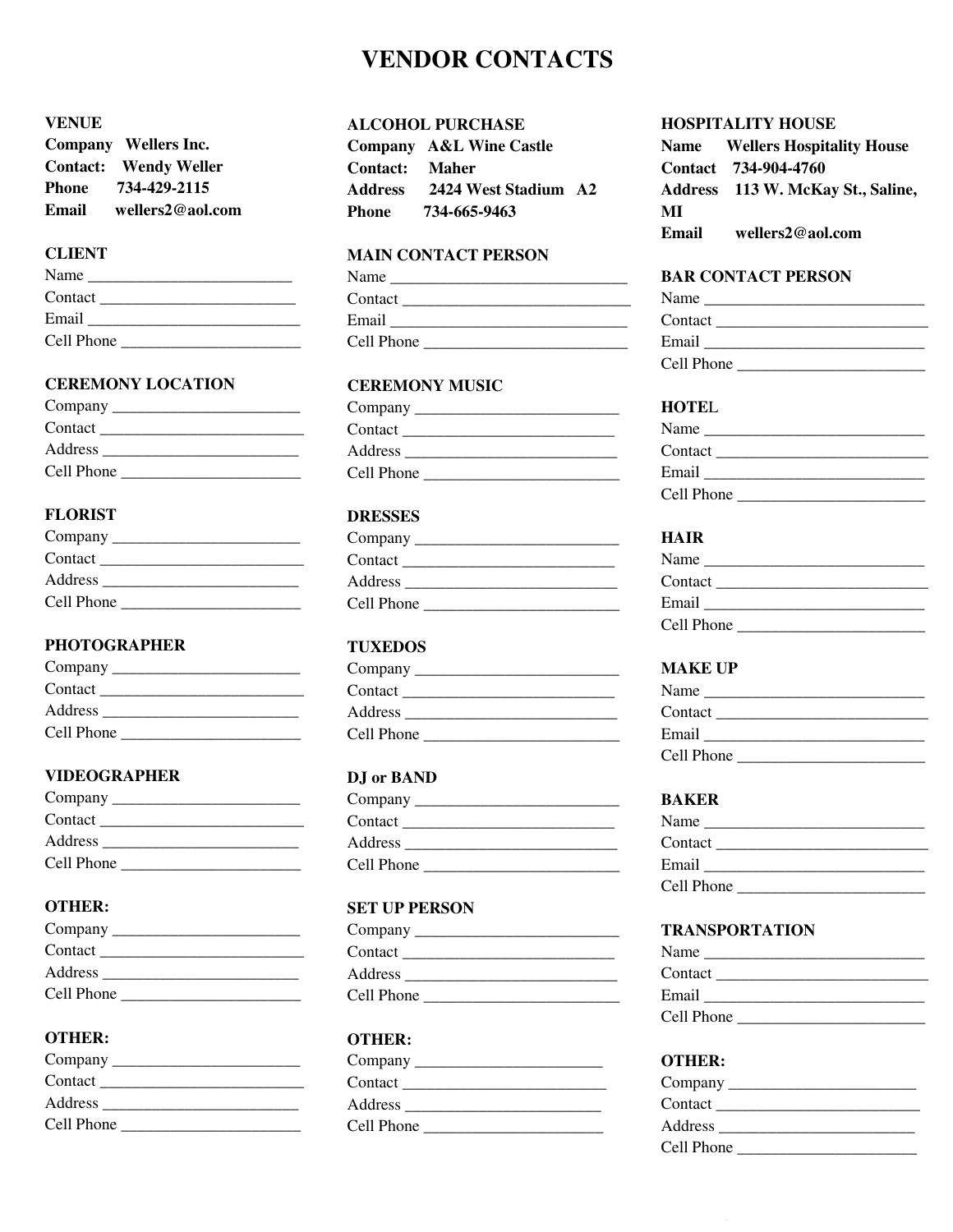# **WORKSHEET FOR CEREMONY REHEARSAL**

| <b>Rehearsal Time for Friday weddings:</b>   | $4:00 \text{ pm}$ |
|----------------------------------------------|-------------------|
| <b>Rehearsal Time for Saturday weddings:</b> | $6:00 \text{ pm}$ |

#### **REHEARSAL GUIDELINES**

- a. This is a "walk-through" so that your participants know when to walk down the aisle, and where they stand at the altar.
- b. Wellers staff does not coordinate rehearsals or ceremonies.
- c. Provide copies of your Ceremony Worksheet to ceremony participants.
- d. You do not need to provide music for the rehearsal.
- e. Banquet rooms are not open during rehearsals.
- f. Restrooms are open at the rear of the Carriage House for use during rehearsals.
- g. Food and beverages may not be brought in for rehearsals.
- h. If another party is rehearsing, use waiting time to go over your Ceremony Worksheet with everyone.

#### **REVIEW CEREMONY & EVENT WITH YOUR WEDDING PARTICIPANTS & FAMILY**

• Point Person for your ceremony: Name: \_\_\_\_\_\_\_\_\_\_\_\_\_\_\_\_\_\_\_\_\_\_\_\_\_\_\_\_\_\_\_\_\_\_\_\_\_\_\_\_\_\_ Cell: \_\_\_\_\_\_\_\_\_\_\_\_\_\_\_\_

|  | • Ceremony Locations: | __ Carriage House is on West Grounds | Raisin River Room is on East Grounds |
|--|-----------------------|--------------------------------------|--------------------------------------|
|--|-----------------------|--------------------------------------|--------------------------------------|

Arrival time at Wellers:

| Ushers:<br>$\bullet$                                                                                         |                                  |                                                                                                                          |
|--------------------------------------------------------------------------------------------------------------|----------------------------------|--------------------------------------------------------------------------------------------------------------------------|
| Officiant:<br>٠                                                                                              |                                  |                                                                                                                          |
| Groom & Groomsmen:<br>٠                                                                                      |                                  |                                                                                                                          |
| Bride & Bridesmaids:<br>$\bullet$                                                                            |                                  |                                                                                                                          |
| Parents & family members:<br>$\bullet$                                                                       |                                  |                                                                                                                          |
| Flower girls and/or Ring Bearer:<br>٠                                                                        |                                  |                                                                                                                          |
|                                                                                                              |                                  |                                                                                                                          |
| Are you decorating ceremony structures? Yes _____ No _____                                                   |                                  |                                                                                                                          |
|                                                                                                              |                                  |                                                                                                                          |
|                                                                                                              |                                  |                                                                                                                          |
|                                                                                                              |                                  | Bridal Party Staging: Hospitality House (if you rented): 113 W. McKay Street Saline, MI 48176 Arrival Time: ____________ |
|                                                                                                              |                                  | Who should be at Hospitality House: Bridal Party ______ Brides Mom_______ Groom's Mom _______ Grandmothers ______        |
|                                                                                                              |                                  | What will you be doing at Hospitality House: Hair & Make up _____ Dressing _____ Lunch Delivery/pick up: ________        |
|                                                                                                              |                                  |                                                                                                                          |
|                                                                                                              |                                  | Where and when <b>grooms men</b> will be staged before the wedding?                                                      |
|                                                                                                              |                                  | Shuttle Service: ________________ Hotel or location pick-up _______ Pick Up Time ______ End of party pick-up time ______ |
| All participants need to remain at ceremony area for pictures after ceremony. Prepare your "Photo Shot-List" |                                  |                                                                                                                          |
| $\bullet$                                                                                                    |                                  |                                                                                                                          |
| $\bullet$                                                                                                    | Who is bringing marriage license |                                                                                                                          |
| $\bullet$                                                                                                    |                                  |                                                                                                                          |
| $\bullet$                                                                                                    |                                  |                                                                                                                          |
| $\bullet$                                                                                                    |                                  |                                                                                                                          |
| $\bullet$                                                                                                    |                                  |                                                                                                                          |
|                                                                                                              |                                  |                                                                                                                          |

Bar does not open before ceremony; it/they will open 30 minutes after ceremony starts. Other notes to your wedding party: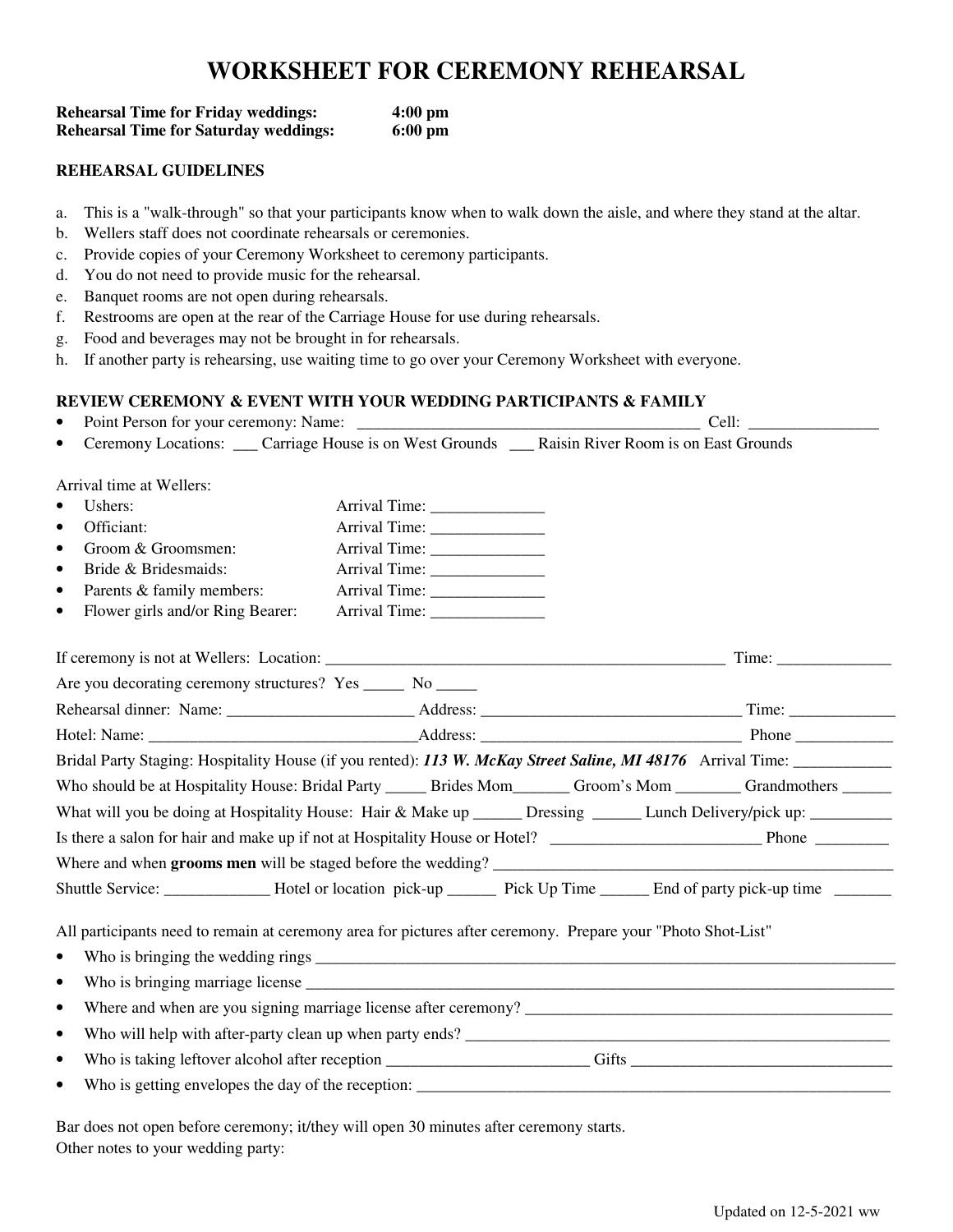# **CEREMONY REHEARSAL WALK-THROUGH WORKSHEET**

#### Wedding Party

| 1. $\qquad \qquad$              | Title                                    | Phone $\qquad$ |  |
|---------------------------------|------------------------------------------|----------------|--|
| 2. $\qquad \qquad$              | Title                                    | Phone          |  |
|                                 | Title                                    |                |  |
|                                 | $\begin{tabular}{c} Title \end{tabular}$ | Phone          |  |
| $5.$ $\qquad \qquad$            | Title                                    | Phone          |  |
| 6.                              | Title                                    | Phone          |  |
| 7.                              | Title                                    | Phone          |  |
| 8.                              | Title                                    | Phone          |  |
| $9. \underline{\hspace{1.5cm}}$ | Title                                    |                |  |
|                                 | Title                                    |                |  |
|                                 | Title                                    | Phone          |  |
|                                 | Title                                    | Phone          |  |
|                                 | Title                                    | Phone          |  |
|                                 | Title                                    | Phone          |  |
|                                 | Title                                    | Phone          |  |
| 16. $\qquad$                    |                                          | Phone          |  |
| 17.                             | Title                                    | Phone          |  |
|                                 | Title                                    |                |  |

#### **ORDER of PROCESSIONAL**

- Officiant stands at the altar facing audience.
- Groom and best man enter before processional and stand at the altar.
- Bridesmaids and groomsmen walk in pairs (if there are uneven numbers, the person can walk alone, or two bridesmaids/ groomsmen can walk together).
- The maid or matron of honor walks alone.
- The ring bearer walks alone, followed by the flower girl.
- Bride & escort (typically her father).

#### **WHERE to STAND at the ALTAR:**

- Bride stands on the left, the groom on the right, facing the officiant.
- The best man stands beside the groom, with the ring bearer and groomsmen to his right.
- The maid of honor stands beside the bride, with the flower girl and bridesmaids to her left.
- If your child attendants are too young to stand quietly throughout the wedding ceremony, it's fine to have them stop at the end of the aisle and sit with a waiting parent.

#### **TIMING**

| Pictures taken before ceremony at | pm  | Officiant                                                    |
|-----------------------------------|-----|--------------------------------------------------------------|
| Seat guests for ceremony at       | pm  | Maid of Honor<br><b>Best Man</b>                             |
| Wedding processional starts at    | pm  | <b>Bridesmaids</b><br>Groomsmen                              |
| Wedding vows starts at            | pm  |                                                              |
| Length of entire ceremony         | min |                                                              |
| Pictures taken after ceremony     | min |                                                              |
| Participants remain for pictures  | min | Bride &<br><b>Flower Girl</b><br><b>Ring Bearer</b><br>Groom |
| Bar Opens 30 min after ceremony   | mın |                                                              |

Assign someone not in your wedding ceremony as a point person for rehearsal and ceremony:

| <b>POINT PERSON</b>       | Cell |
|---------------------------|------|
| <b>OFFICIANTS NAME</b>    | Cell |
| <b>MUSIC FOR CEREMONY</b> | Cell |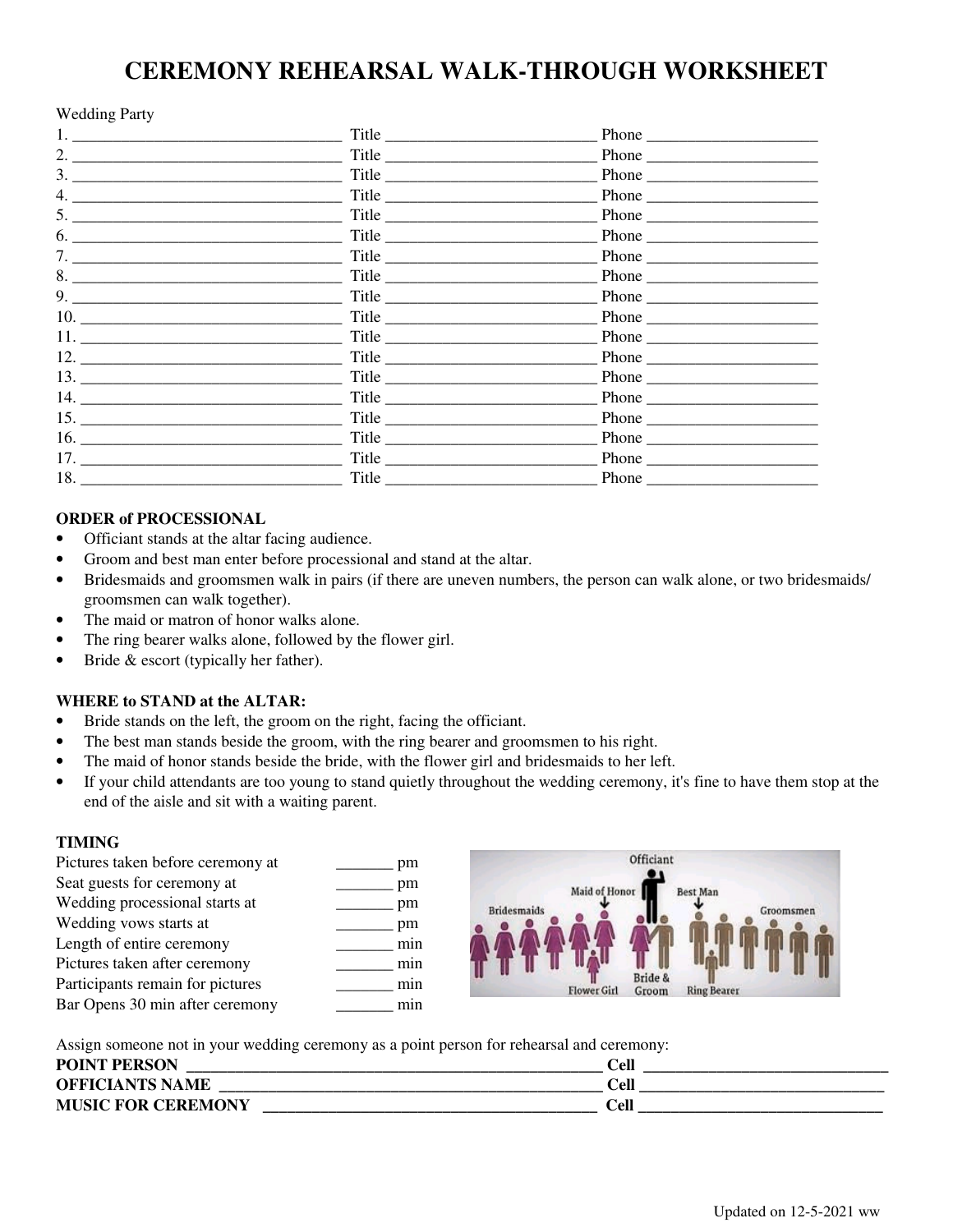# **PHOTO SHOT LIST FOR YOUR PHOTOGRAPHER**

|           | How long did you hire your photographer for? From _________ to __________________ pm<br>#hours $\frac{1}{2}$ |
|-----------|--------------------------------------------------------------------------------------------------------------|
|           | pm 3 hrs prior to ceremony                                                                                   |
|           |                                                                                                              |
| ٠         |                                                                                                              |
|           |                                                                                                              |
|           |                                                                                                              |
|           |                                                                                                              |
|           | pm 1 hr prior to ceremony                                                                                    |
|           |                                                                                                              |
| ٠         |                                                                                                              |
|           |                                                                                                              |
|           |                                                                                                              |
|           | pm Bridal Party leaving for Ceremony: 30 minutes prior to ceremony                                           |
| $\bullet$ |                                                                                                              |
| ٠         |                                                                                                              |
| $\bullet$ |                                                                                                              |
|           |                                                                                                              |
|           |                                                                                                              |
|           | pm Ceremony Processional                                                                                     |
| $\bullet$ |                                                                                                              |
| ٠         |                                                                                                              |
| ٠         |                                                                                                              |
|           |                                                                                                              |
|           |                                                                                                              |
|           |                                                                                                              |
|           |                                                                                                              |
|           | pm Ceremony Vows                                                                                             |
|           |                                                                                                              |
| ٠         |                                                                                                              |
|           |                                                                                                              |
| ٠         |                                                                                                              |
| ٠         |                                                                                                              |
|           |                                                                                                              |
|           | The newlyweds exchanging a kiss                                                                              |
|           |                                                                                                              |
|           |                                                                                                              |
|           | pm After Ceremony: allow 40 minutes                                                                          |
|           |                                                                                                              |
|           |                                                                                                              |
|           |                                                                                                              |
|           | pm Reception                                                                                                 |
|           | The bride and groom making grand entrance                                                                    |
|           | The toasts                                                                                                   |
|           |                                                                                                              |
|           | pm Bride & Groom after they are done eating                                                                  |
| $\bullet$ | Walk around to each table and thank guests for coming ending at the cake table                               |
| ٠         |                                                                                                              |
|           |                                                                                                              |
|           | pm Traditional Dances &                                                                                      |
|           |                                                                                                              |
|           |                                                                                                              |
|           |                                                                                                              |
|           |                                                                                                              |
|           |                                                                                                              |

• The garter toss, flower toss \_\_\_\_\_\_\_\_\_\_\_\_\_\_\_\_\_\_\_\_\_\_\_\_\_\_\_\_\_\_\_\_\_\_\_\_\_\_\_\_\_\_\_\_\_\_\_\_\_\_\_\_\_\_\_\_\_\_\_\_\_\_\_\_\_\_\_\_\_\_\_\_\_\_\_\_\_\_\_\_\_\_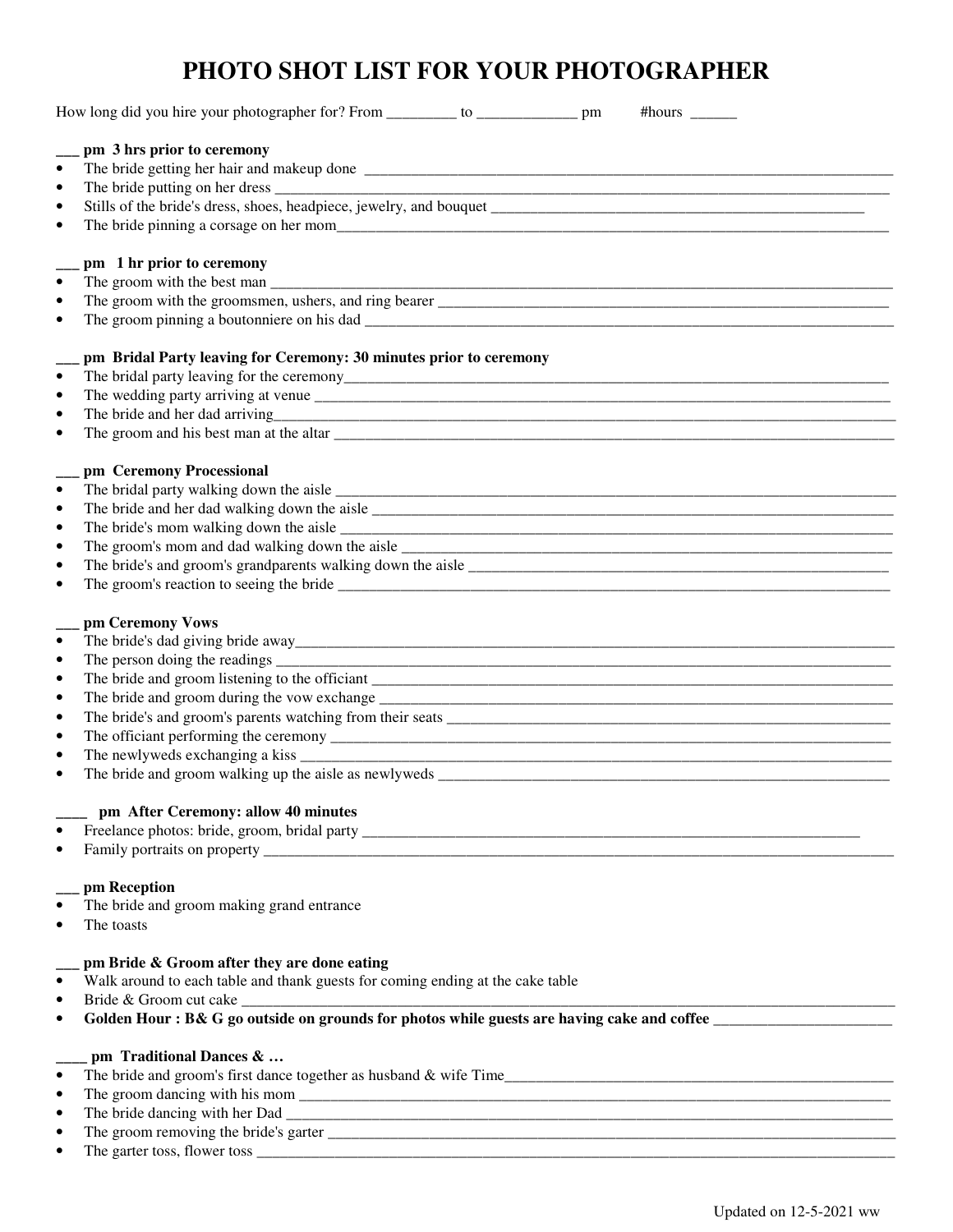# **SEATING ASSIGNMENTS WORKSHEET**

- **Carriage House Tables:** Head Table 2; Bridal Party: 16 seats max; 15 Rectangle Tables: 6-10 each; 8 Rounds: 4-8 each
- **Raisin River Room Tables:** Head Table 2; 15 Round Tables 4-6 each; 6 Square Tables 2-4 each = 116 Maximum
- Display your seating chart at the entrance.
- Number your tables according to table numbering on our Room Diagrams
- Indicate "B" for booster chairs and "H" for highchairs
- Indicate Gluten Free Guests on table # with GF and name

|                      | # Adults _______ + # Children five and under _______ + # Vendors _______ = _________ Total Guest Count       |          |          |          |
|----------------------|--------------------------------------------------------------------------------------------------------------|----------|----------|----------|
| <b>Wedding Party</b> | Table 1                                                                                                      | Table 2  | Table 3  | Table 4  |
| Table 5              | Table 6                                                                                                      | Table 7  | Table 8  | Table 9  |
| Table10              | Table 11                                                                                                     | Table 12 | Table 13 | Table 14 |
| Table 15             | Table 16                                                                                                     | Table 17 | Table 18 | Table 19 |
| Table 20             | Table 21                                                                                                     | Table 22 | Table 23 | Table 24 |
|                      | Brides Family # of Guests: Adults______ Children _______ Grooms Family: # Guests Adults _____ Children _____ |          |          |          |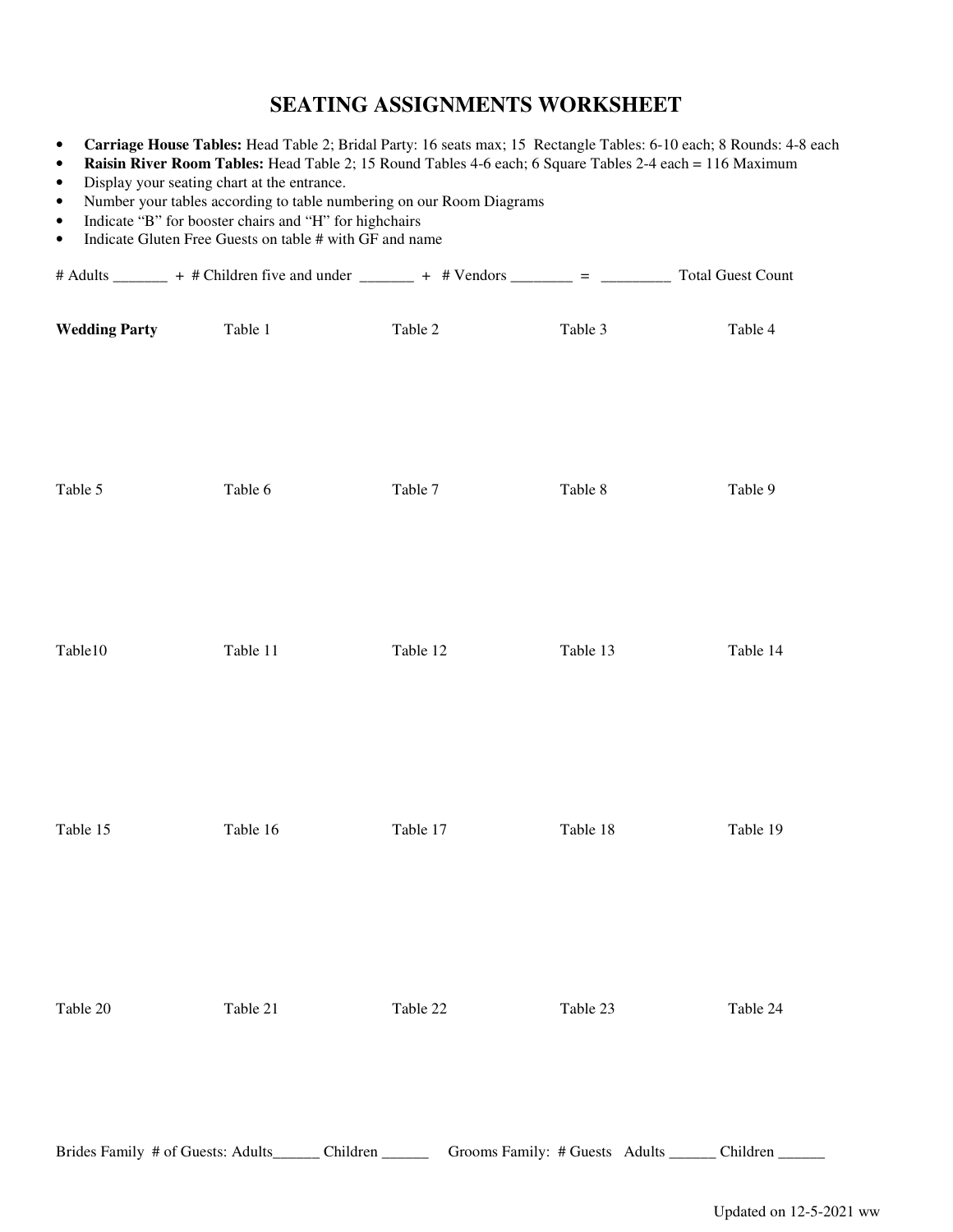# **BRIDE'S CHECKLIST – BY MONTH – PAGE 1**

#### **SIX TO TWELVE MONTHS BEFORE**

- Select a wedding date and time.
- Make a preliminary budget.
- Determine your wedding theme or style.
- \_\_\_\_\_Reserve your ceremony and reception location. Wellers will hold a date for seven days without obligation.
- \_\_\_\_\_Book your ceremony, reception (contracts and deposits). Wellers: 734-429-2115 email: wellers2@aol.com
- Decide on your color scheme.
- \_\_\_\_\_Determine the guest list.
- \_\_\_\_\_Start compiling names and addresses of guests.
- Select bridal attendants.
- Have fiancé select his attendants.
- Plan reception the style of reception you want to have.
- \_\_\_\_\_Select your dress
- Select bridesmaids' dresses.
- Select engagement ring with fiancé, if he has not already done so
- \_\_\_\_\_Announce your engagement in the newspaper.

#### **FOUR MONTHS BEFORE**

- \_\_\_\_\_Make appointment for Ninety-Day Planning Meeting with Wellers: 734-429-2115 or email: wellers2@aol.com
- \_\_\_\_\_Make final arrangements for ceremony location and officiants.
- Make sure all bridal attire is on order with your vendor.
- Have both mothers coordinate and select their dresses.
- Register at a bridal registry in the towns of both families.
- Complete the guest lists and compile them in order.
- Select the men's wedding attire and reserve the right sizes.
- \_\_\_\_\_Check requirements for blood test and marriage license in your state. Make appointment for physical exam.
- Write wedding vows together if doing non-traditional ceremony.
- \_\_\_\_\_Shop for wedding rings.
- Start planning the honeymoon.

#### **THREE MONTHS BEFORE**

- NINETY DAY PLANING MEETING with Wellers Date & Time
- \_\_\_\_\_Finalize menu, linen, glassware details and estimated guest count at Ninety-Day Planning Meeting with Wellers
- \_\_\_\_\_Pay One-Half of your Estimated Invoice at this time. To view Base estimates go to ROOMS page
- Give Wellers name of your CONTACT PERSON. Usually a friend, they will handle: guest book, favors, gifts, cake parts
- \_\_\_\_\_Give CONTACT PERSON a copy of your Worksheet once you have it filled out.

#### **TWO MONTHS BEFORE**

- \_\_\_\_\_Order invitations and personal stationary. (Don't send invitations until one month prior to wedding)
- \_\_\_\_\_Address invitations and announcements. They should be mailed four to six weeks before wedding.
- Finalize all details, photographer, florist, menu, linens, etc.
- \_\_\_\_\_Let your florist, cake person and band or DJ know that rooms open 3 hours prior to your event for deliveries.
- \_\_\_\_\_Order wedding cake. Make sure you also order cake boxes for guests to take home cake.
- Finalize ceremony details with officiate.
- Make rehearsal arrangements & plan rehearsal dinner. You may rehearse at Wellers on Thursdays between 3-6pm
- \_\_\_\_\_Plan bridesmaids' luncheon
- Make appointments with hairdresser
- \_\_\_\_\_Finalize honeymoon plans.

#### **ONE MONTH BEFORE**

- \_\_\_\_\_Have a final fitting for your gown and bridal attendants' gowns.
- Have a formal bridal portrait taken.
- \_\_\_\_\_Complete all physical or dental appointments.
- \_\_\_\_\_Get blood test and marriage license.
- \_\_\_\_\_Purchase gifts for attendants.
- \_\_\_\_\_Purchase gift for fiancé, if gifts are being exchanged.
- Have the bridesmaids' luncheon.
- Make sure you have all accessories, toasting goblets, ring pillow, garter, candles, etc.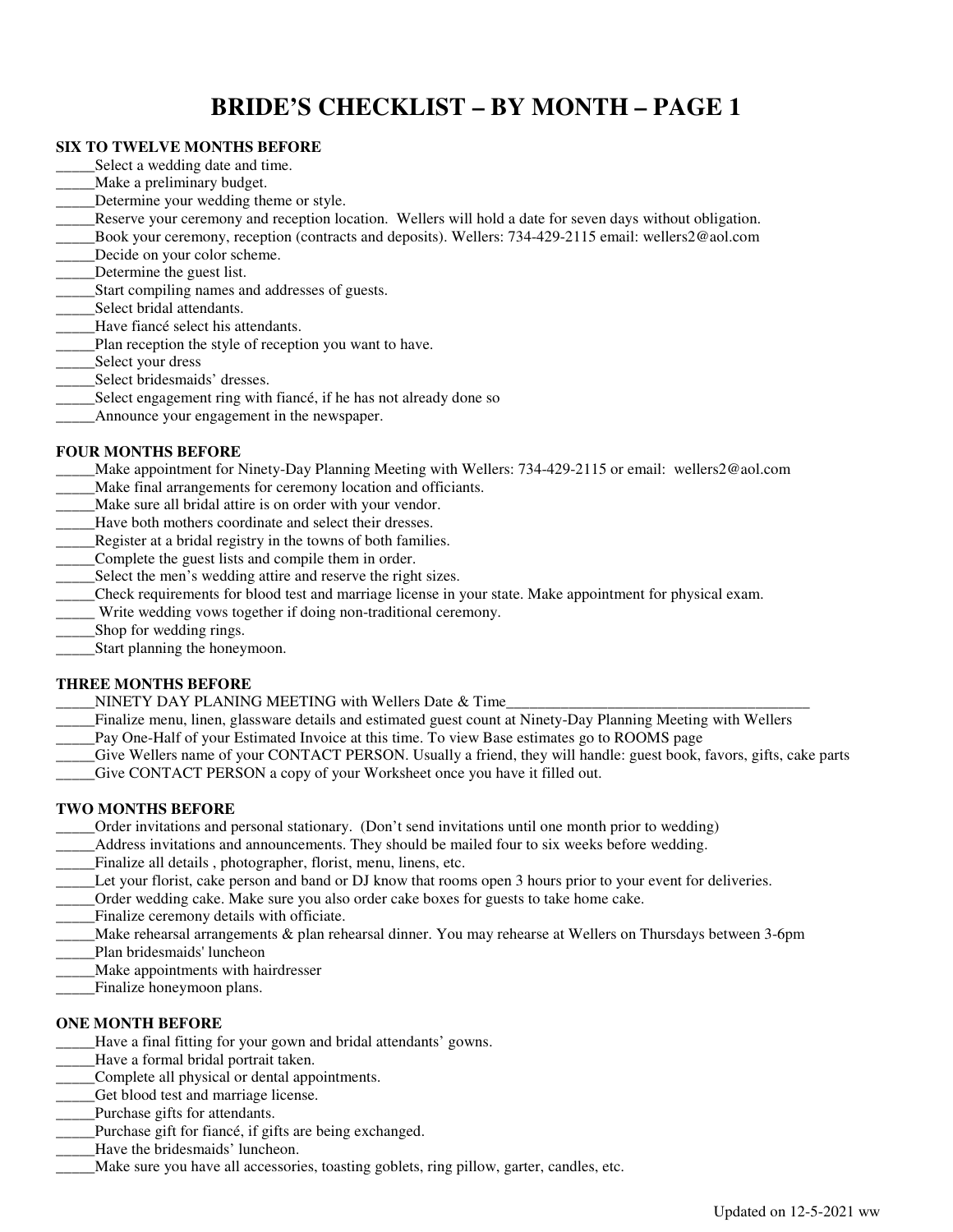# **BRIDE'S CHECKLIST – BY MONTH – PAGE 2**

#### **TWO WEEKS BEFORE**

- Attend to business and legal details.
- \_\_\_\_\_Get necessary forms to change names on Social Security card, driver's license, insurance and medical plans, bank accounts Prepare wedding announcements to be sent to newspaper.
- Reconfirm the accommodations for out-of-town guests. Arrange to have possessions and gifts moved to your new home.
- \_\_\_\_\_Give a change-of-address card to the post office.
- \_\_\_\_\_Finish addressing Thank You cards and announcements to be mailed the day after your wedding.
- \_\_\_\_\_Contact guests who have not responded.
- \_\_\_\_\_Give photographer the list of pictures you want.
- \_\_\_\_\_Give the videographer a list of shots you would like included in the video.
- \_\_\_\_\_Give all musicians and or DJ the list of music for the ceremony and reception.
- \_\_\_\_\_Email driving directions to all service people. to Wellers map quest. 555 West Michigan Ave. Saline, MI 48176
- Make sure you have the marriage license.
- \_\_\_\_\_Make sure you have the wedding rings, and they fit.
- \_\_\_\_\_Make sure all wedding attire is picked up and fits properly.

#### **ONE WEEK BEFORE**

- $\Box$  Final Meeting at Wellers: Final guest count and make final one-third payment. DATE & TIME  $\Box$
- \_\_\_\_\_Review details of your wedding with Wellers planner.
- \_\_\_\_\_Give copy of Final seating arrangements to Wellers.
- \_\_\_\_\_Give final guest count to Wellers.
- Make final payment to Wellers.
- \_\_\_\_\_Give Wellers your change of address if you are moving so refund is sent to correct mailing address.
- Send or email map and directions to Hospitality House: 113 W. McKay St., Saline, MI 48176
- Arrange for friend or relative to assist with last-minute errands and to help you dress.
- \_\_\_\_\_Practice having your hair done to make sure it comes out properly, and determine the time it will take.
- Practice using your make-up in the same type of lighting you will have on the wedding date.
- \_\_\_\_\_Keep up with the writing of your thank-you notes.
- \_\_\_\_\_Pack your suitcase for the honeymoon.
- Rehearsal with all participants, reviewing their duties.
- \_\_\_\_\_Email Map and driving directions to rehearsal participants
- \_\_\_\_\_Attend rehearsal dinner party. Stay calm and enjoy yourself.
- Stay with the family the night before the wedding.
- \_\_\_\_\_Get to bed early. You will want to look and feel great the next day.

#### **ON YOUR WEDDING DAY**

- Be sure to eat something.
- \_\_\_\_\_Take a nice, relaxing bath.
- \_\_\_\_\_Arrive at Keeping Room Hospitality House if you have rented it, 4 hours prior to ceremony.
- \_\_\_\_\_Fix hair or have an appointment to have it done at least three to four hours before the ceremony.
- \_\_\_\_\_Have all accessories together.
- \_\_\_\_\_Start dressing one to one-and-a-half hours before the ceremony.
- \_\_\_\_\_If pictures are being taken before the ceremony, then have yourself and attendants ready about two hours before the ceremony.
- \_\_\_\_\_Have the music start thirty minutes before ceremony.
- \_\_\_\_\_Have your ushers seat guests five minutes before the ceremony, have groom's parents seated.
- \_\_\_\_\_Immediately before procession, the bride's mother is seated

#### **AFTER THE WEDDING**

- \_\_\_\_\_Send announcements and wedding picture to newspapers.
- \_\_\_\_\_Write and mail thank-you notes.
- \_\_\_\_\_Set up meeting with photographer to make selections
- \_\_\_\_\_Honeymoon Yippee!!!!
- Moving etc... life goes back to normal!